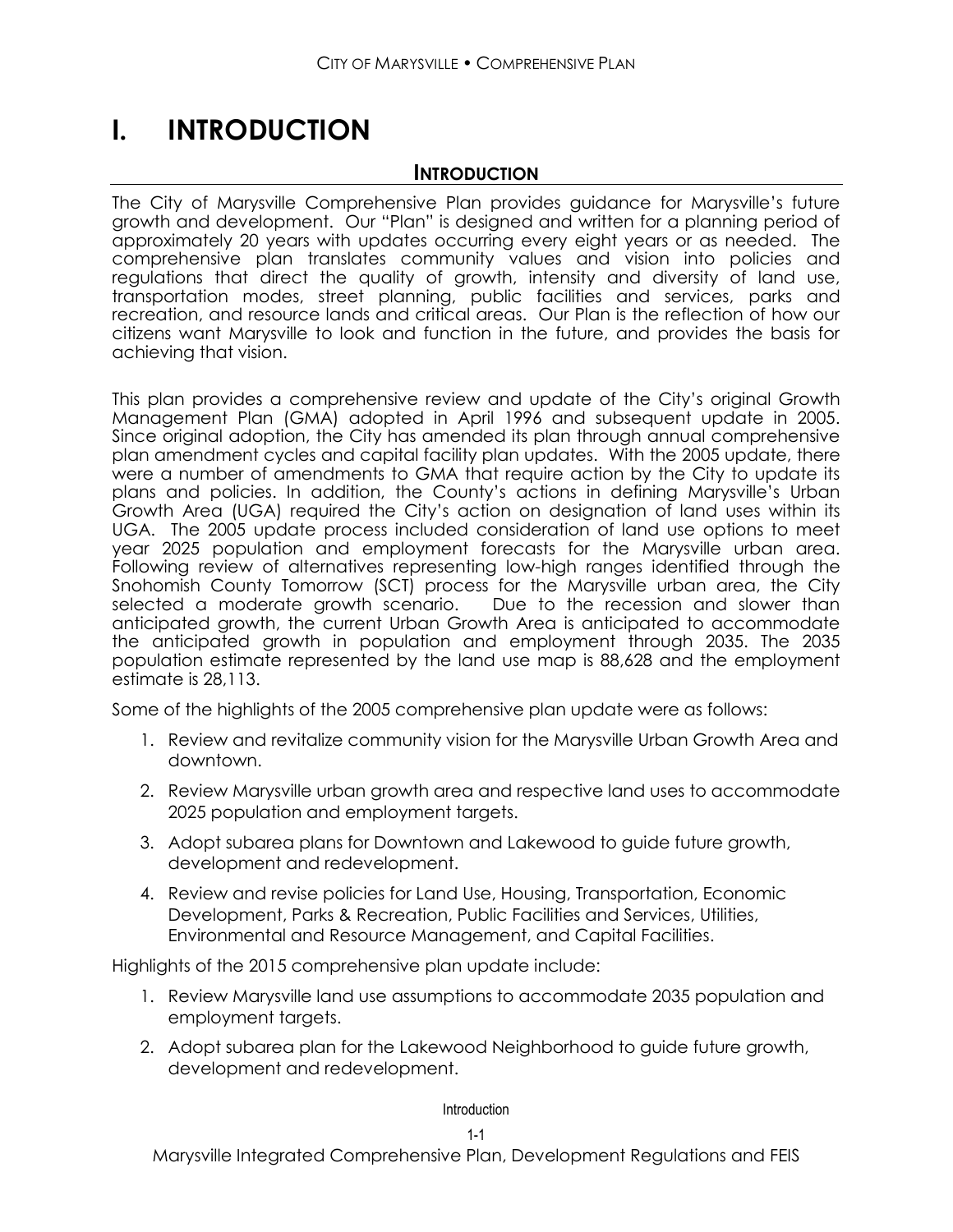3. Review and update Land Use, Housing, Transportation, Economic Development, Parks & Recreation, Public Facilities and Services, Utilities, Environmental and Resource Management, and Capital Facilities Elements.

# **A. GROWTH MANAGEMENT ACT**

The State's Growth Management Act (GMA), RCW 36.70A, was originally passed by the legislature in 1990 with amendments each year from 1991 through 2014. The GMA requires all cities and counties in the State to plan; it calls for the fastest growing counties, and the cities within them, to plan extensively in keeping with the following state goals:

- · Conservation of important timber, agricultural and mineral resource lands
- Protection of critical areas
- Planning coordination among neighboring jurisdictions
- · Consistency of capital and transportation plans with land use plans
- · Concurrency between development and infrastructure construction
- · Early and continuous public participation in the land use planning process

The GMA sets out thirteen statutory goals. The development of Comprehensive Plans is guided by these overall goals, but the detail is shown in the five plan elements — Land Use, Transportation, Housing, Capital Facilities, and Utilities — that are mandated by State legislation. For a community's plan to be valid, it must be consistent with the requirements of the Act. Consistency, in this context, means that a plan must not conflict with the State statutory goals, countywide policies, and plans of adjacent jurisdictions. This section reviews the Comprehensive Plan for the City of Marysville for consistency with the State Planning Goals, County Plan Policies, and the plans from adjacent communities.

# **B. STATE PLANNING GOALS**

The fourteen statutory goals identified in the State legislation are as follows:

- 1. Guide urban growth to areas where urban services can be adequately provided.
- 2. Reduction of urban sprawl.
- 3. Encourage efficient multi-modal transportation systems.
- 4. Encourage the availability of affordable housing to all economic segments of the population.
- 5. Encourage economic development throughout the State.
- 6. Assure private property is not taken for public use without just compensation.
- 7. Encourage predictable and timely permit processing.
- 8. Maintain and enhance natural resource-based industries.
- 9. Encourage retention of open space and development of recreational opportunities.
- 10. Protect the environment and enhance the State's quality of life.

#### **Introduction**

#### 1-2

Marysville Integrated Comprehensive Plan, Development Regulations and FEIS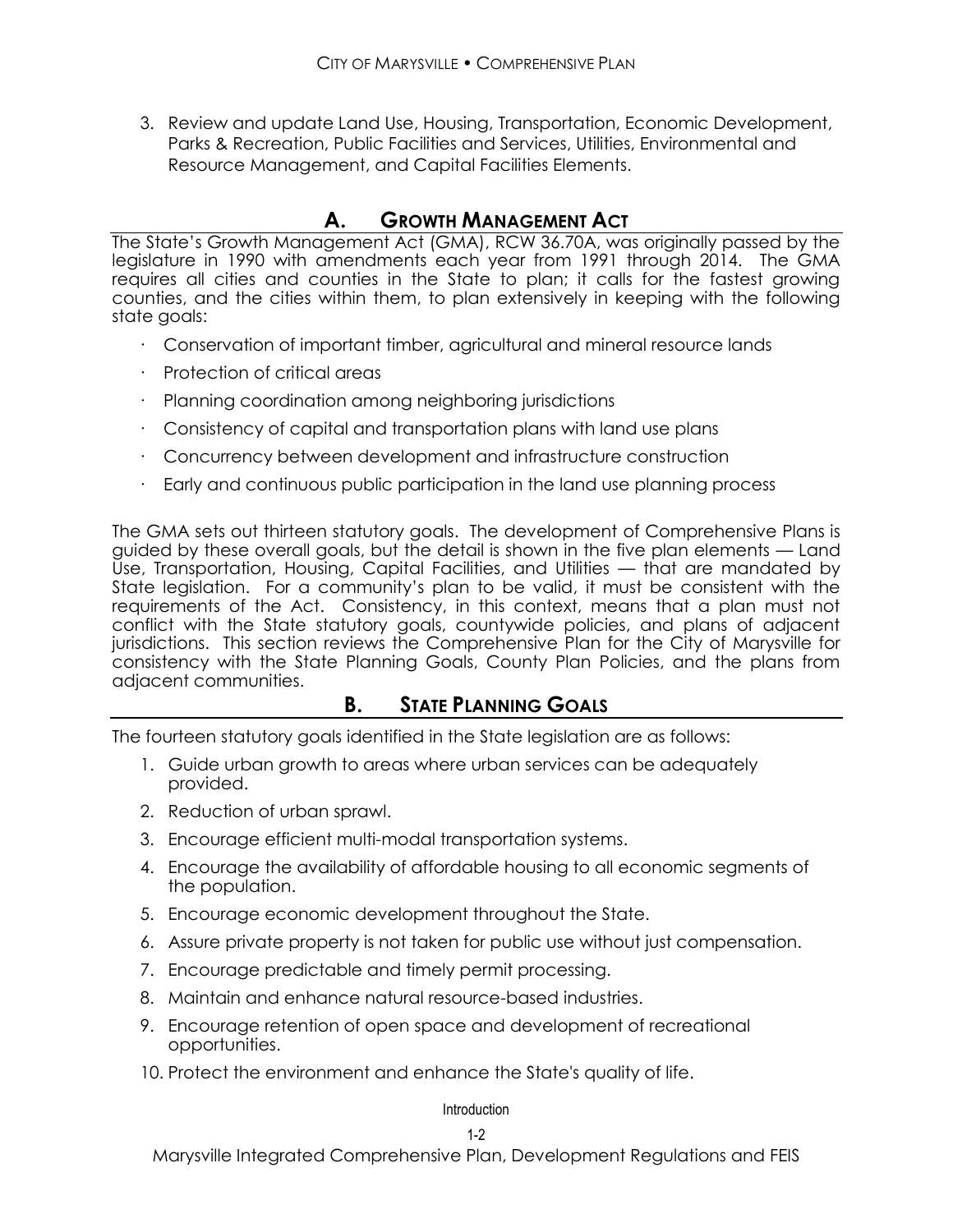- 11. Encourage the participation of citizens in the planning process.
- 12. Ensure adequate public facilities and services necessary to support development.
- 13. Identify and preserve lands and sites of historic and archaeological significance.
- 14. The goals and policies of the Shoreline Management Act as set forth in RCW 36.70A.020.

# **C. PUGET SOUND REGIONAL COUNCIL VISION 2040**

The Puget Sound Regional Council (PSRC) is an association of cities, towns, counties, ports, and state agencies that serves as a forum for developing policies and making decisions about regional growth management, environmental, economic, and transportation issues in the four-county central Puget Sound region of Washington state. PSRC is designated under federal law as the *Metropolitan Planning Organization*  (required for receiving federal transportation funds), and under State law as the *Regional Transportation Planning Organization* for King, Kitsap, Pierce, and Snohomish counties. PSRC's members include 71 of the region's 82 cities and towns. Other statutory members include the four port authorities of Bremerton, Everett, Seattle, and Tacoma, the Washington State Department of Transportation, and the Washington Transportation Commission. Both the Muckleshoot Indian Tribe and the Suquamish Tribe are members. In addition, a memorandum of understanding with the region's six transit agencies outlines their participation in PSRC. Associate members include the Port of Edmonds, the Evans School of Public Affairs – University of Washington, Island County, Puyallup Tribe of Indians, Snoqualmie Tribe, Thurston Regional Planning Council, and the Tulalip Tribes.

The mission of the Puget Sound Regional Council is to ensure a thriving central Puget Sound region now and into the future through planning for regional transportation, growth management and economic development. At PSRC, central Puget Sound counties, cities and towns, ports, tribes, transit agencies, and the State work together to develop policies and make decisions about the region's future. PSRC works with local government, business and citizens to build a common vision for the region's future, through three connected major activities: VISION 2040, the region's growth strategy; Transportation 2040, the region's long-range transportation plan; and the Regional Economic Strategy, the region's blueprint for long-term prosperity. VISION 2040 is the region's strategy for addressing anticipated growth of population and employment through 2040. VISION 2040 describes how and where we can grow while also supporting the well-being of people and communities, economic prosperity and a healthy environment.

The City's Comprehensive Plan advances a sustainable approach to growth and future development that is consistent with VISION 2040. The Comprehensive Plan incorporates a systems approach to planning and decision-making that addresses protection of the natural environment; commits to maintaining and restoring ecosystems through steps to conserve key habitats, clean up polluted waterways, and reduce greenhouse gas emissions; and includes provisions that ensure that a healthy environment remains available for future generations within the City.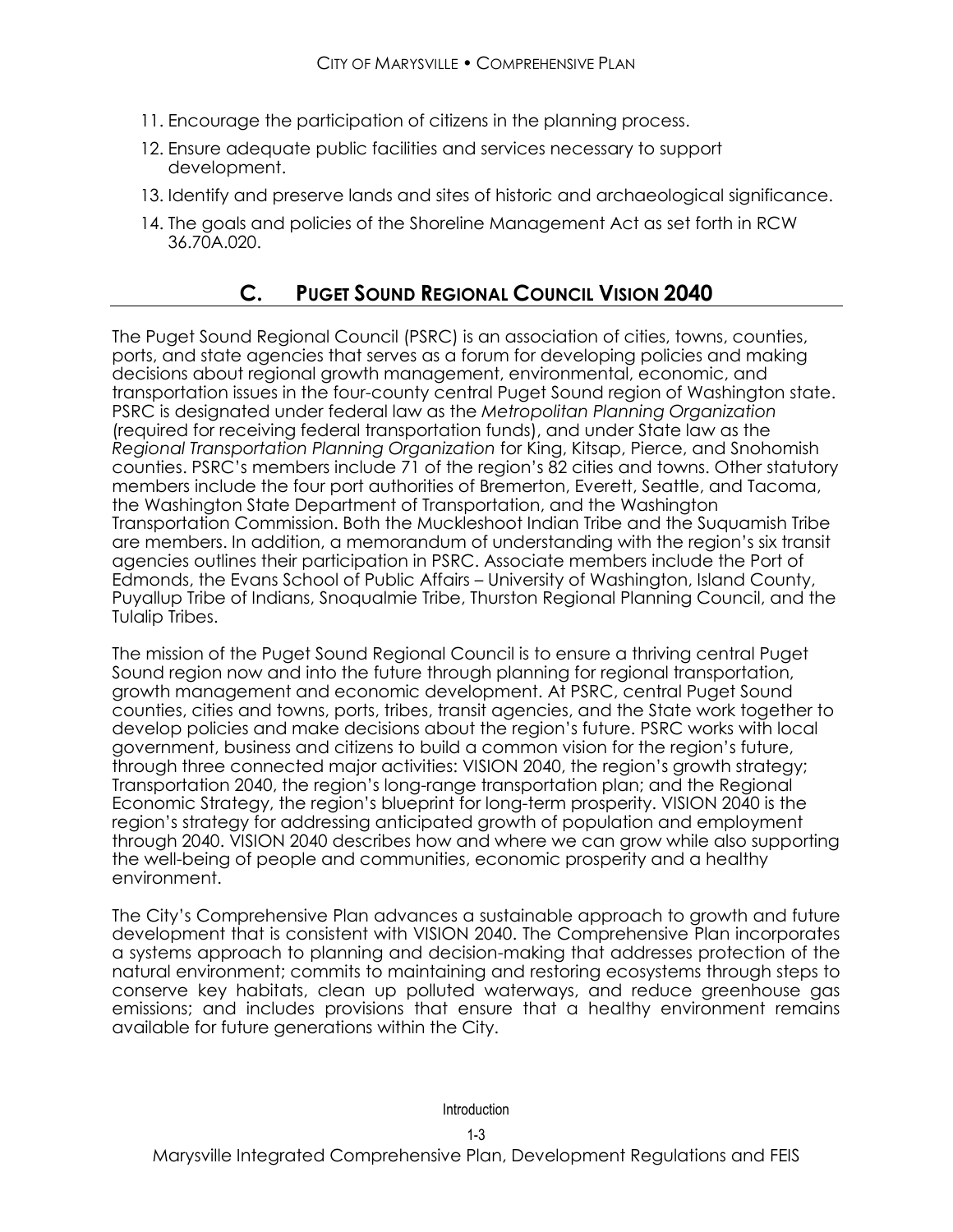Updates to the City's Comprehensive Plan are based on residential and employment targets that align with VISION 2040. Through the targeting process, the City has identified the number of housing units in the City in 2035, and an affordable housing goal for this planning period has been established. Residential and employment targets have been identified for our designated regional growth center.

The Comprehensive Plan addresses each of the policy areas in VISION 2040. Specifically, the Comprehensive Plan:

- Contains policies which address habitat protection, water conservation, air quality, and climate change;
- Advances environmentally-friendly development techniques such as low impact landscaping;
- Calls for more compact urban development and includes design guidelines for mixed use and transit-oriented development;
- Includes directives to prioritize funding and investments to our regional growth center;
- The Housing Element commits to expanding housing production at all income levels to meet the diverse needs of both current and future residents;
- The Economic Development Element supports creating jobs, investing in all people, creating great communities, and maintaining a high quality of life;
- The Transportation Element advances cleaner and more sustainable mobility, with provisions for complete streets, green streets, and context-sensitive design.
- Includes strategies that advance alternatives to driving alone;
- Coordinates transportation planning with neighboring jurisdictions including level of service standards and concurrency provisions;
- Commits to conservation methods in the provision of public services; and
- Addresses local implementation actions in VISION 2040 including identification of underused lands, mode-split goals for our designated center, and housing targets.

# **D. SNOHOMISH COUNTY TOMORROW GOALS**

Snohomish County Tomorrow (SCT) is the County's collaborative planning process that is comprised of local citizens and elected officials from every jurisdiction. The cities, towns, tribes, and County have worked together through SCT since 1989 to apply regional vision and more recently the goals of the GMA to our local planning needs. SCT serves as the forum under GMA to develop and recommend growth management policies to the County Council. In October 1990, a vision for the future of the County was agreed upon by SCT. Members of the SCT Steering Committee saw the need to adopt a publicly shared vision and goals to guide effective growth management and preserve Snohomish County's unique quality of life.

Today SCT's primary function is to develop and update the Countywide Planning Policies to ensure that county and city comprehensive plans are consistent, and that there is coordination in provision of services as well as in the implementation of GMA goals and the Puget Sound Regional Council's VISION 2040 Multicounty Planning Policies. SCT's forum provides opportunities for Snohomish County jurisdictions to work together to solve problems that may arise between them. The goal for Snohomish County, the cities and the Tribes in Snohomish County continues to be to partner and work together for the betterment of all citizens in Snohomish County and the region.

The SCT goals address the following topics: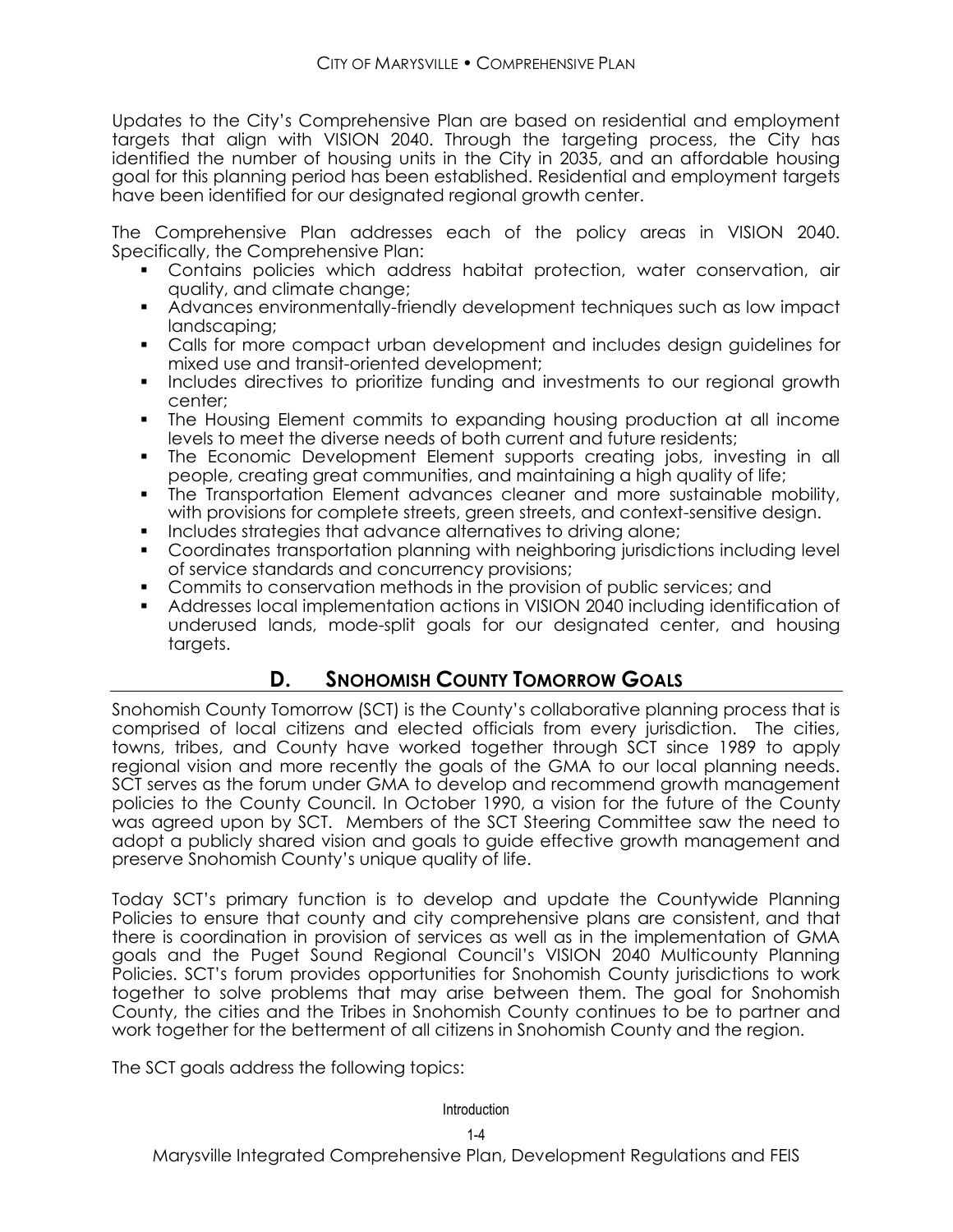- 1. Maintain and use more efficiently the existing urban areas represented by each jurisdiction's comprehensive plan;
- 2. Identify and maintain permanent rural, forestry, and agricultural areas;
- 3. Emphasize natural resource preservation and the enhancement of natural resource-based industries;
- 4. Protect the natural environment including the air and water, wildlife, fish, and plant habitat, scenic vistas, wetlands and woodlands, and preserve biological diversity;
- 5. Accommodate sustainable growth by:

a. Concentrating growth in compact urban areas – minimizing the costs of providing urban services;

b. Providing a park system with a variety of opportunities;

c. Ensuring a wide range of housing for a growing and diverse population;

d. Co-locating jobs and housing;

e. Minimizing sprawl and urban expansion into rural and natural lands;

f. Providing a transportation system of many modes that moves people safely and quickly;

g. Reinforcing local governments' land use planning;

h. Optimizing existing roads, ports and other corridors in order to minimize construction of new ones;

i. Implementing economic development in a manner that supports quality of life, economic diversity and growth management strategy;

j. Strengthening and expanding educational, cultural and civic resources;

k. Promoting and coordinating the efficient delivery of urban services through interjurisdictional compacts, interlocal agreements and working relationships; and

l. Maintaining flexibility to respond to changing conditions affecting transportation, parks, housing, employment, utilities, public safety, and educational services.

### **E. COUNTYWIDE PLANNING**

The SCT Steering Committee adopted the SCT goals as a basis for establishing the countywide planning policies (CPP's) required by the GMA. The countywide planning policies provide a framework for local planning efforts to ensure consistency with one another and the regional vision. The GMA requires each local comprehensive plan to demonstrate consistency with the CPP's.

The CPP's address urban growth areas, contiguous and orderly development, joint county and city planning, rural land, housing, siting of public capital facilities, economic development and employment, fiscal impact analysis, and transportation. In addition, Snohomish County Tomorrow endorsed a set of supplemental policies through a memorandum of understanding (MOU) in January 1994. The County, cities, and towns

Introduction

Marysville Integrated Comprehensive Plan, Development Regulations and FEIS